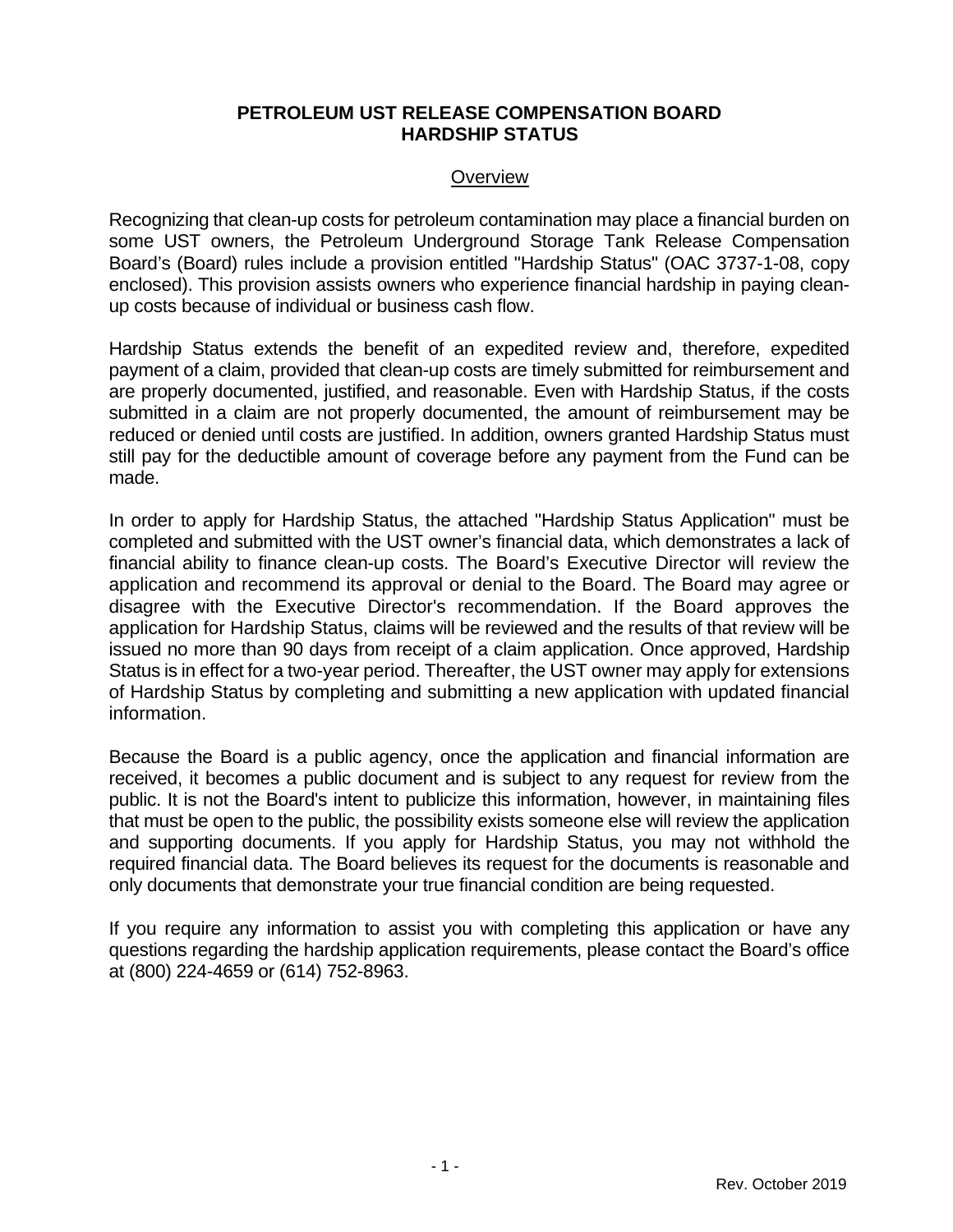# **HARDSHIP STATUS APPLICATION**

| 2. Are you retired? Yes / No                                                                                                                                                                                                                                  |
|---------------------------------------------------------------------------------------------------------------------------------------------------------------------------------------------------------------------------------------------------------------|
| 3. Owner # (Certificate of Coverage #) assigned by the Board: __________________                                                                                                                                                                              |
| 4. How many USTs do you own? ________ How many USTs do you operate? __________                                                                                                                                                                                |
| If none, when did you last own/operate USTs?                                                                                                                                                                                                                  |
| 5. Provide the business name and address of the release site where the clean up must be<br>conducted:                                                                                                                                                         |
|                                                                                                                                                                                                                                                               |
|                                                                                                                                                                                                                                                               |
|                                                                                                                                                                                                                                                               |
| 6. Is the business operating? Yes / No If no, when was the business closed?                                                                                                                                                                                   |
| 7. If you have been assigned a claim number for this site by the Board, please provide it:                                                                                                                                                                    |
|                                                                                                                                                                                                                                                               |
|                                                                                                                                                                                                                                                               |
| 9. If your eligibility status for this release has not been determined and you have not previously<br>filed an Application for Eligibility, are you submitting an Application for Eligibility with this<br>If no, please explain:<br>Yes / No<br>application? |
|                                                                                                                                                                                                                                                               |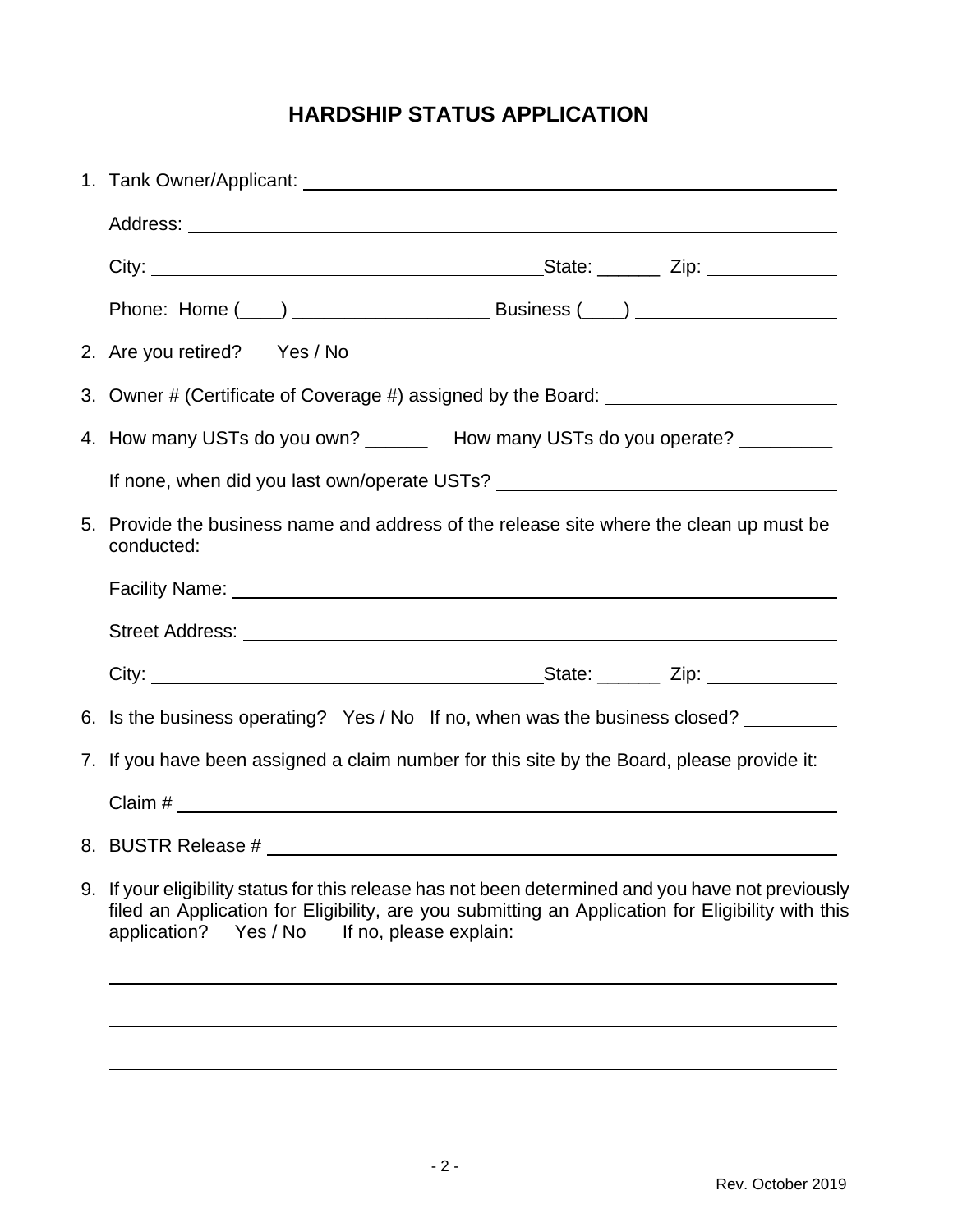- 10. What is or will be the deductible amount for your claim? \$
- 11. What is the clean-up status at the release site (check all that apply)?

| Tanks have been removed | When? |  |
|-------------------------|-------|--|
|                         |       |  |

- Site assessment has begun
- \_\_\_\_\_ Remediation has begun
- \_\_\_\_\_ The deductible has been expended over the tank removal costs
- \_\_\_\_\_ An order from the State Fire Marshal to proceed with work has been issued
- \_\_\_\_\_ Groundwater at this site has been contaminated
- \_\_\_\_\_ An adjacent property has been contaminated by this release
- \_\_\_\_\_ A lawsuit has been filed against you because of this release
- \_\_\_\_\_ A lawsuit is imminent against you because of this release
- 12. Please briefly describe the corrective action work anticipated to be conducted at the release site within the next 24 months and indicate if any of the anticipated work requires authorization by the State Fire Marshal's Bureau of UST Regulations (BUSTR):

13. What is the total estimated cost for the corrective action work described above: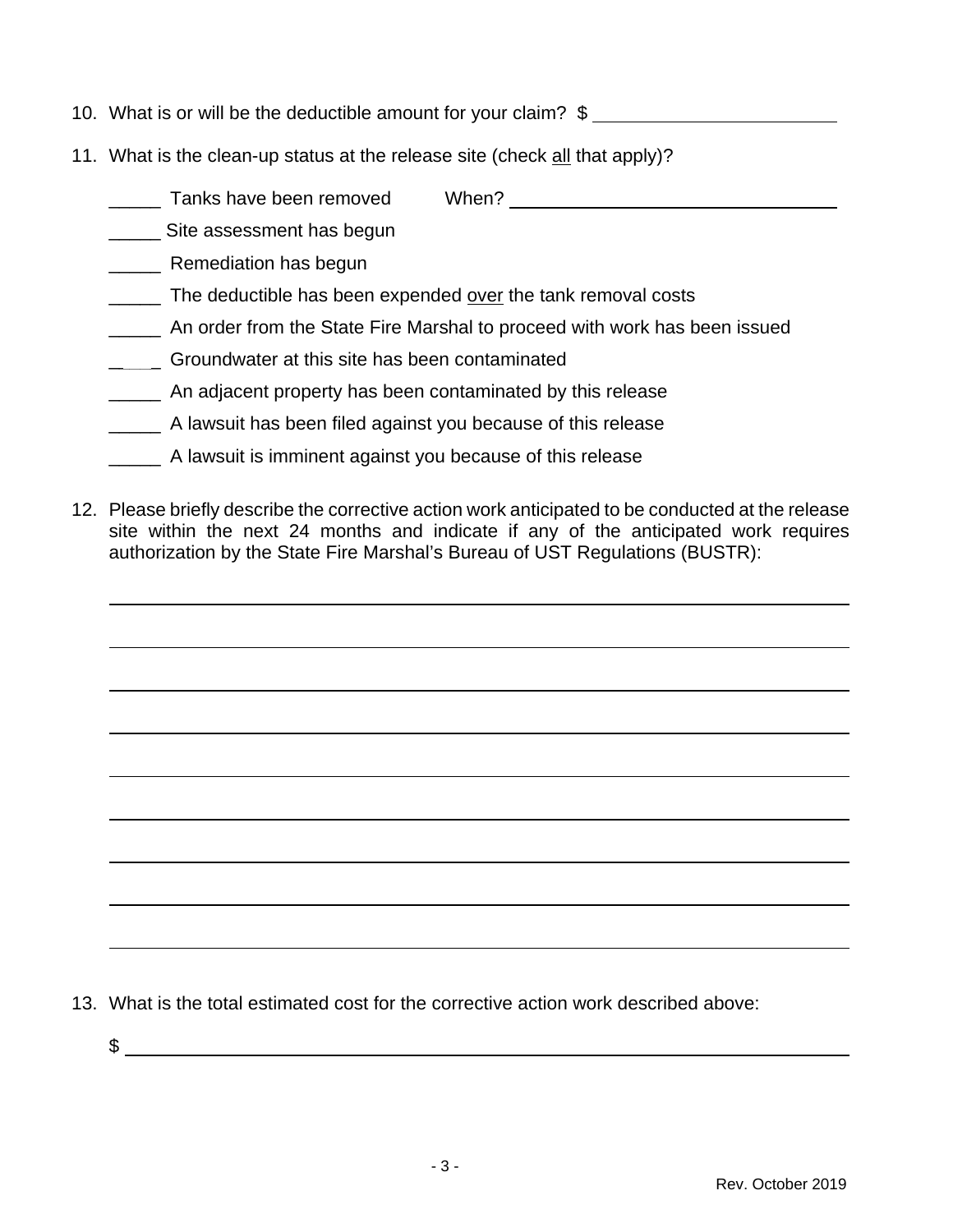14. Please list all persons or businesses to which you currently owe more than \$500 and state the amount you owe:

| Mortgage and Real Estate Loans                                                                 |                              |                                 |  |
|------------------------------------------------------------------------------------------------|------------------------------|---------------------------------|--|
| Type of loan and property<br>secured against (Example: first<br>mortgage on primary residence) | Owed To<br>(Bank name, etc.) | <b>Balance Due</b><br>(pay off) |  |
|                                                                                                |                              |                                 |  |
| 2.                                                                                             |                              |                                 |  |
| 3.                                                                                             |                              |                                 |  |
| 4.                                                                                             |                              |                                 |  |

|    | <b>Vehicle Loans</b><br>(Cars, trucks, boats, motorcycles, etc.) |                   |                    |  |
|----|------------------------------------------------------------------|-------------------|--------------------|--|
|    | Vehicle                                                          | Owed To           | <b>Balance Due</b> |  |
|    | (Make, Model & Year)                                             | (Bank name, etc.) | (pay off)          |  |
|    |                                                                  |                   |                    |  |
| 2. |                                                                  |                   |                    |  |
| 3. |                                                                  |                   |                    |  |
|    |                                                                  |                   |                    |  |

| <b>Furniture and Household Goods Loans</b><br>(Appliances, furniture, etc.) |                              |                                 |  |
|-----------------------------------------------------------------------------|------------------------------|---------------------------------|--|
| Item Description                                                            | Owed To<br>(Bank name, etc.) | <b>Balance Due</b><br>(pay off) |  |
|                                                                             |                              |                                 |  |
| 2.                                                                          |                              |                                 |  |
| 3.                                                                          |                              |                                 |  |
|                                                                             |                              |                                 |  |

| <b>Credit Cards and Lines of Credit</b> |                   |                    |  |
|-----------------------------------------|-------------------|--------------------|--|
| Credit Card / Line of Credit            | Owed To           | <b>Balance Due</b> |  |
| Type)                                   | (Bank name, etc.) | (pay off)          |  |
|                                         |                   |                    |  |
|                                         |                   |                    |  |
| 3.                                      |                   |                    |  |
|                                         |                   |                    |  |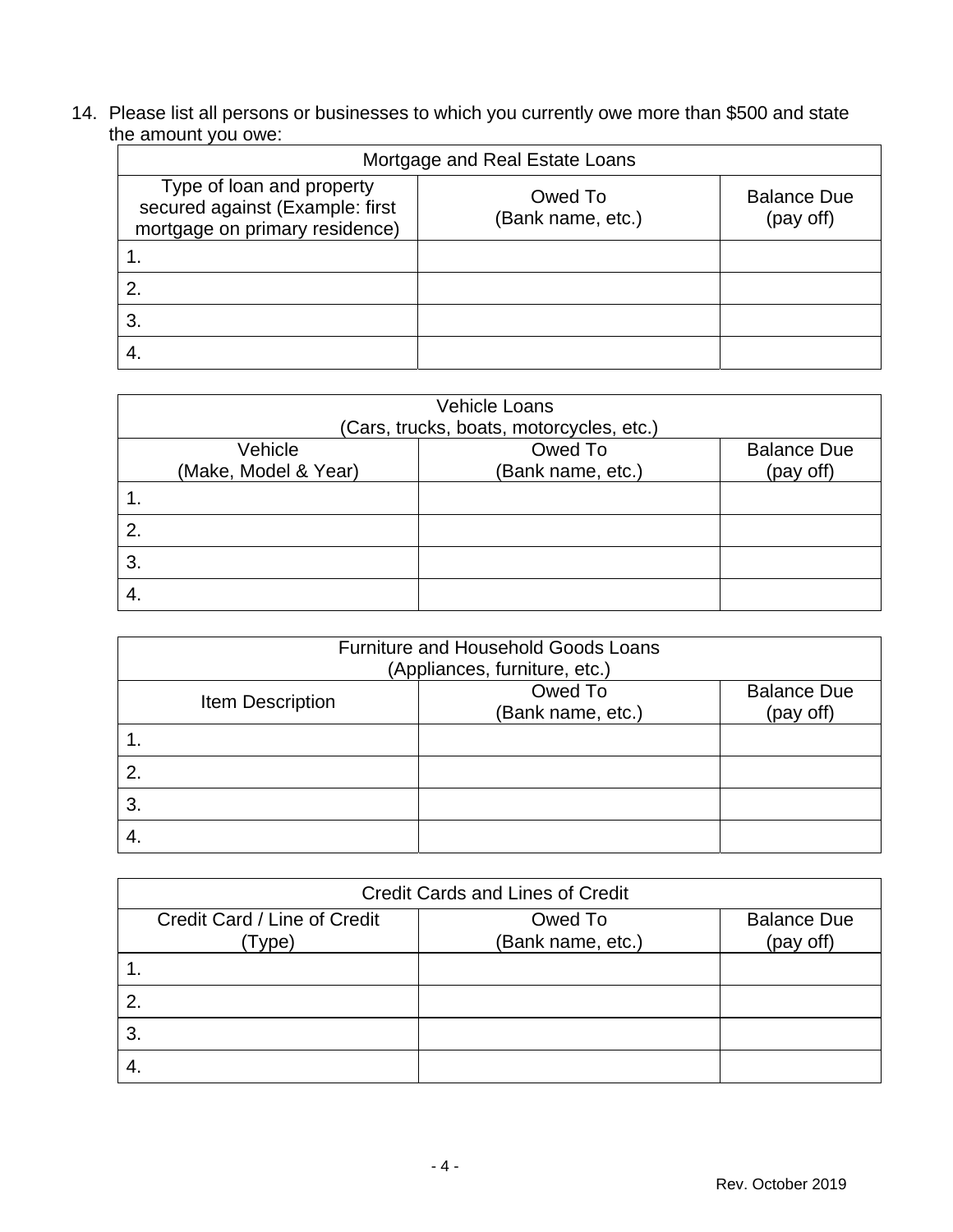| <b>Other Debt</b>                                         |                   |                    |  |
|-----------------------------------------------------------|-------------------|--------------------|--|
| (Taxes owed, alimony, child support, student loans, etc.) |                   |                    |  |
| Type of Debt                                              | Owed To           | <b>Balance Due</b> |  |
|                                                           | (Bank name, etc.) | (pay off)          |  |
|                                                           |                   |                    |  |
| 2.                                                        |                   |                    |  |
| 3.                                                        |                   |                    |  |
| -4.                                                       |                   |                    |  |

15. Please list all persons or businesses that currently owe you more than \$500 and state the amount you are owed:

| Name of Person or Business | Amount Due You |
|----------------------------|----------------|
|                            |                |
|                            |                |
| ື                          |                |
|                            |                |

16. List all cash assets, accounts, time deposits, stocks, bonds, annuities, insurance policies, or other financial instruments you own with a current fair market value of \$1,000 or greater:

| <b>Bank Accounts</b>                          |                        |  |
|-----------------------------------------------|------------------------|--|
| (Checking, Savings, CDs, Money Markets, etc.) |                        |  |
| Type of Account                               | <b>Current Balance</b> |  |
|                                               |                        |  |
| 2.                                            |                        |  |
| 3.                                            |                        |  |
|                                               |                        |  |

| Investments<br>(Stocks, Bonds, Mutual Funds, REITs, etc.) |                                |
|-----------------------------------------------------------|--------------------------------|
| Type of Investment                                        | <b>Current Market</b><br>Value |
| 1.                                                        |                                |
| 2.                                                        |                                |
| 3.                                                        |                                |
| -4.                                                       |                                |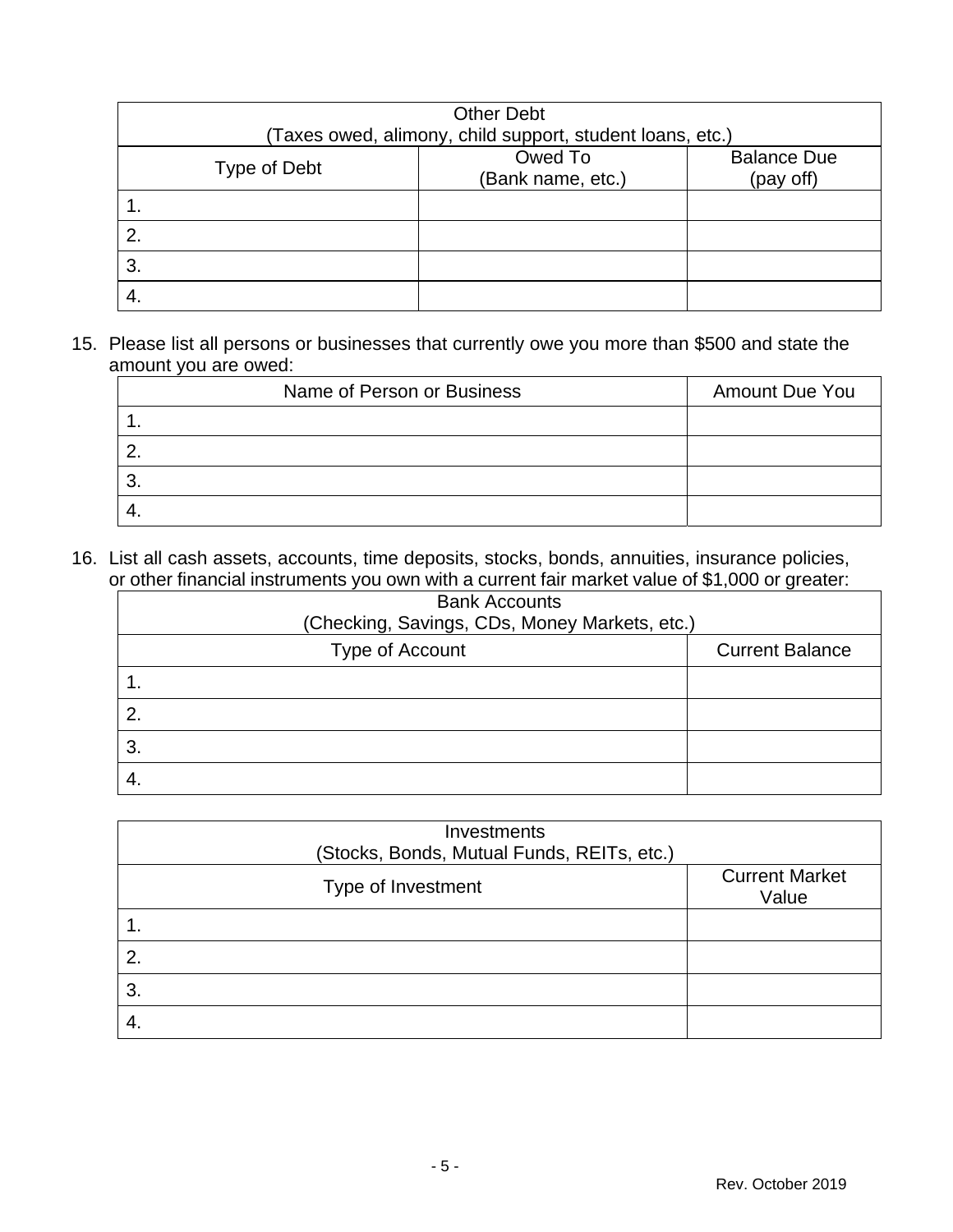| <b>Retirement Funds/Accounts</b><br>(IRAs, 401(k), 403(b), Company Retirement Fund, Pensions, etc.) |                                  |
|-----------------------------------------------------------------------------------------------------|----------------------------------|
| Type of Investment                                                                                  | <b>Estimated Market</b><br>Value |
|                                                                                                     |                                  |
| 2.                                                                                                  |                                  |
| 3.                                                                                                  |                                  |
|                                                                                                     |                                  |

| Life Insurance Policies with Value<br>(Whole Life, Universal Life) |                 |
|--------------------------------------------------------------------|-----------------|
| <b>Type of Policy</b>                                              | Cash Value (\$) |
|                                                                    |                 |
| 2.                                                                 |                 |
| 3.                                                                 |                 |
| 4                                                                  |                 |

17. Please list all real estate you own in whole or part and provide its appraised value for property tax purposes:

| <b>Primary Residence</b>        |                        |
|---------------------------------|------------------------|
| Location (address, city, state) | <b>Estimated Value</b> |
|                                 |                        |
|                                 |                        |

| <b>Other Real Estate</b><br>(Land, Buildings – commercial, business, rental, vacation, etc.) |                        |
|----------------------------------------------------------------------------------------------|------------------------|
| Location (address, city, state)                                                              | <b>Estimated Value</b> |
|                                                                                              |                        |
| 2.                                                                                           |                        |
| 3.                                                                                           |                        |
|                                                                                              |                        |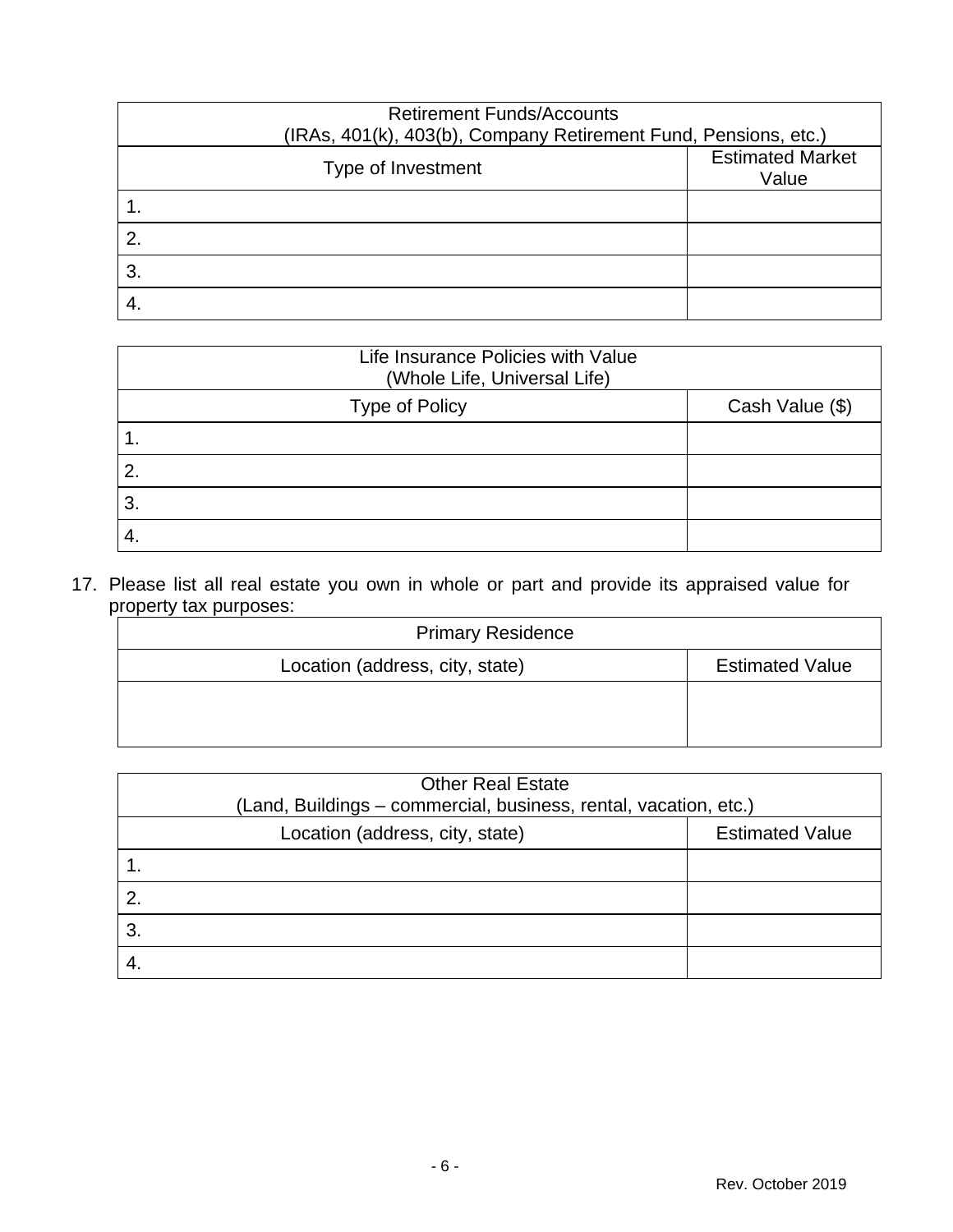# 18. Please list all vehicles you own in whole or part and provide the estimated values:

| <b>Vehicles Used for Commuting</b> |                                       |
|------------------------------------|---------------------------------------|
| Make / Model / Year                | <b>Estimated Value</b><br>(Blue Book) |
|                                    |                                       |
| 2.                                 |                                       |
| 3.                                 |                                       |
|                                    |                                       |

| Other Vehicles Not Used for Commuting                                                  |                                       |  |  |  |
|----------------------------------------------------------------------------------------|---------------------------------------|--|--|--|
| (Cars, trucks, motorcycles, recreational vehicles–ATVs, motor homes, boats, airplanes) |                                       |  |  |  |
| Make / Model / Year                                                                    | <b>Estimated Value</b><br>(Blue Book) |  |  |  |
|                                                                                        |                                       |  |  |  |
| $\mathbf{2}$                                                                           |                                       |  |  |  |
| $\mathbf{3}$                                                                           |                                       |  |  |  |
|                                                                                        |                                       |  |  |  |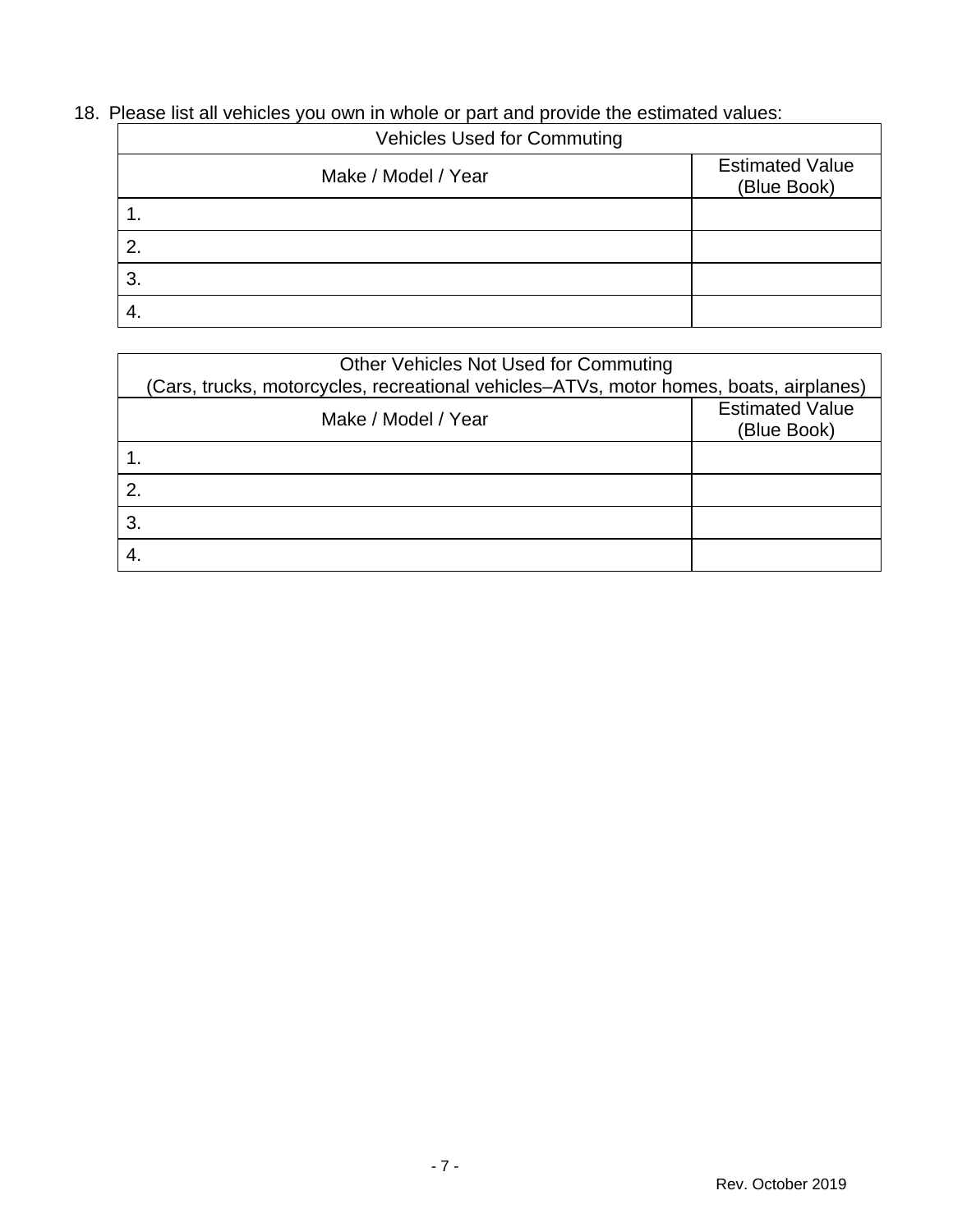19. List household living expenses typical of last year, indicating if any are likely to change significantly in the next 12 months. Please indicate whether the listed expense is a weekly, monthly, quarterly or yearly expense amount. If you own an operating business, exclude any business expenses and attach available financial statements for your business. Period

| <b>Expense Items</b>                          | Amount | W | Penou<br>M | Q | Y |
|-----------------------------------------------|--------|---|------------|---|---|
| Rent                                          |        |   |            |   |   |
| Home Maintenance                              |        |   |            |   |   |
| Transportation (include auto maintenance)     |        |   |            |   |   |
| Home heating oil, gas, etc.                   |        |   |            |   |   |
| Electricity                                   |        |   |            |   |   |
| Water & sewer                                 |        |   |            |   |   |
| Telephone                                     |        |   |            |   |   |
| Food                                          |        |   |            |   |   |
| Clothing, personal care                       |        |   |            |   |   |
| Medical                                       |        |   |            |   |   |
| Mortgage payments (principal & interest only) |        |   |            |   |   |
| Car payments                                  |        |   |            |   |   |
| <b>Credit card interest</b>                   |        |   |            |   |   |
| Other debt payments                           |        |   |            |   |   |
| Home insurance                                |        |   |            |   |   |
| Life insurance                                |        |   |            |   |   |
| Auto insurance                                |        |   |            |   |   |
| <b>Medical insurance</b>                      |        |   |            |   |   |
| Property taxes                                |        |   |            |   |   |
| Federal income taxes (net of refunds)         |        |   |            |   |   |
| State & local income taxes (net of refunds)   |        |   |            |   |   |
| FICA (Social Security tax)                    |        |   |            |   |   |
| Other taxes                                   |        |   |            |   |   |
| Childcare                                     |        |   |            |   |   |
| Tuition/ Educational loan payments            |        |   |            |   |   |
| Legal or professional fees                    |        |   |            |   |   |
| Other (attach description)                    |        |   |            |   |   |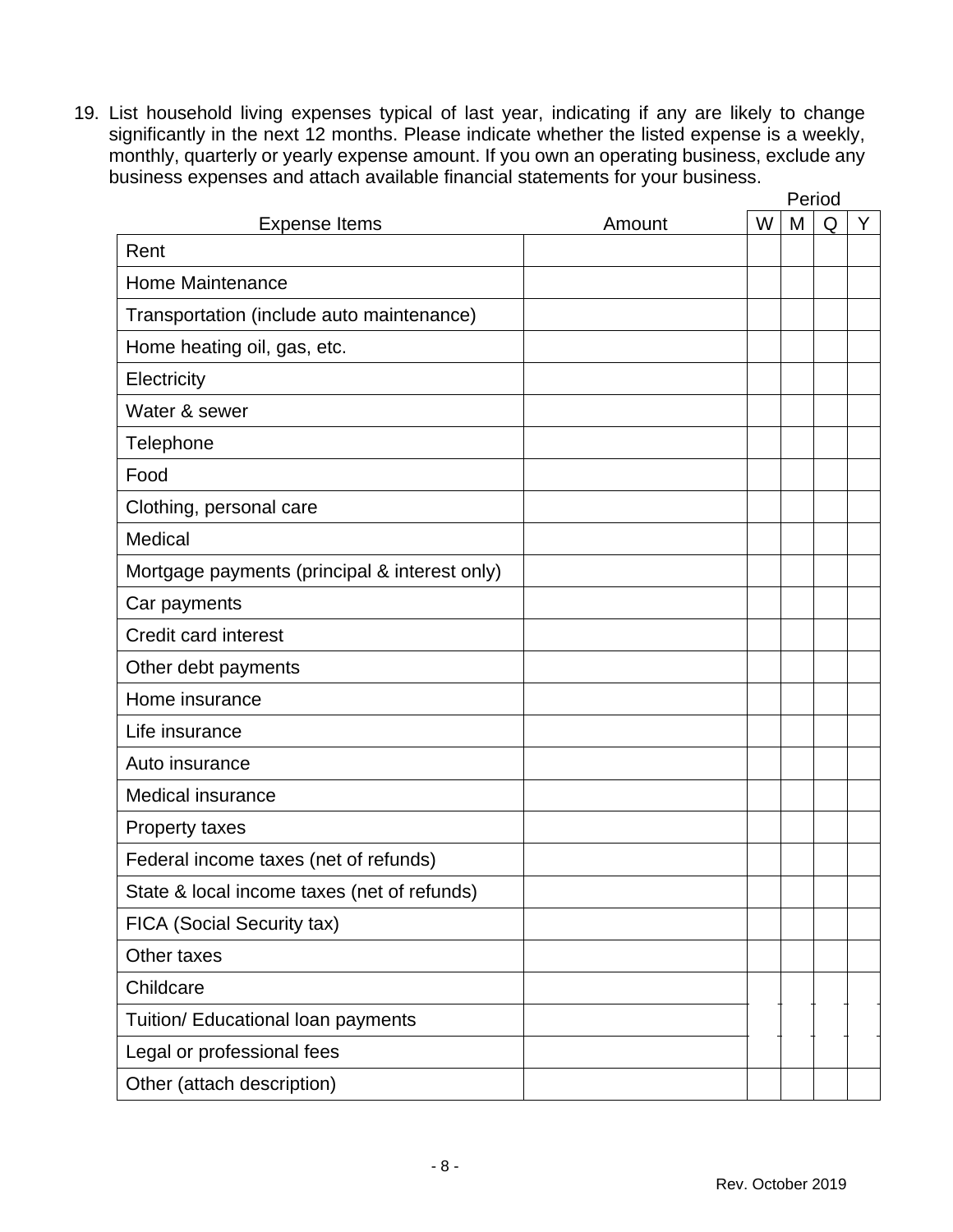- 20. Please attach entire federal income tax returns. If the applicant is a corporation, attach the corporation's income tax returns for the previous three years. If the applicant is an individual, sole proprietorship, or partnership, attach copies of the individual(s) income tax returns and W-2's, if appropriate, for the previous two years. Please redact all social security numbers.
- 21. Attach any audit or compilation detailing the finances of the business operations over the past two years.
- 22. Attach any other records you believe demonstrate financial hardship.
- 23. Please read, sign, and date the following certification:

## **CERTIFICATION**

As the person applying to the Petroleum UST Release Compensation Board for Hardship Status pursuant to O.A.C. 3737-1-08, I certify that all answers and data submitted as part of my application are true and accurate representations of my financial condition. I have withheld no information or documents that have been requested.

I understand that this application and any of the information required to be filed with it is a public record and, upon request, is available to any person for review.

Signature of UST Owner **Date** 

Print or type name of person signing above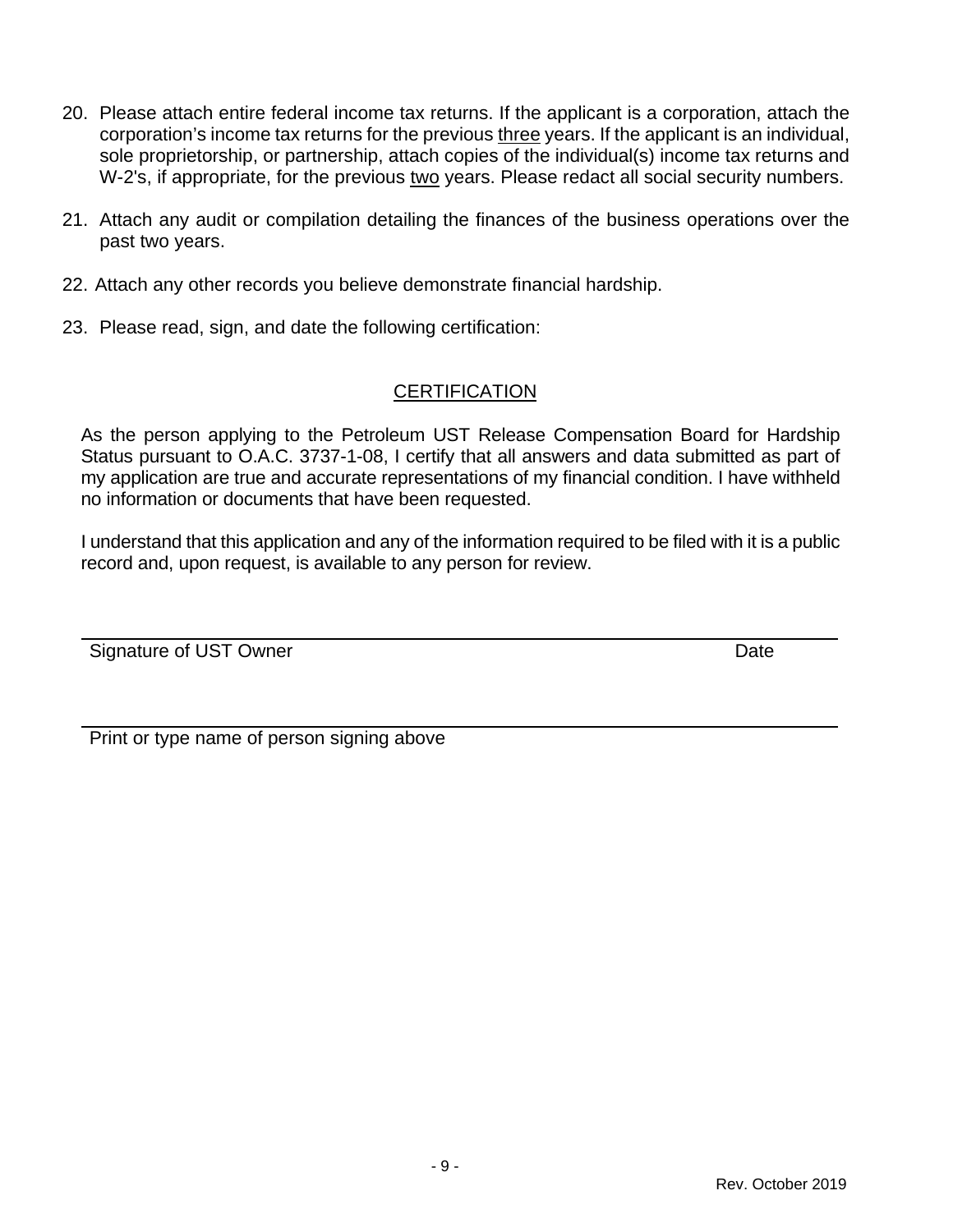#### **CHECKLIST FOR SUBMITTING THE HARDSHIP STATUS APPLICATION:**

- **Fully complete and sign the application;**
- Attach the requested financial data and include any other data which you believe will assist us in the review of your application; and,
- Include an Application for Eligibility for the release, if you have not previously been determined eligible to claim against the Financial Assurance Fund. The application is available on the Board's website: http://petroboard.org/Pdfs/EligibilityApplication.pdf.

### **MAIL THE COMPLETED, SIGNED APPLICATION AND ACCOMPANYING RECORDS TO:**

**Petroleum UST Release Compensation Board P.O. Box 2280 Westerville, OH 43086-2280**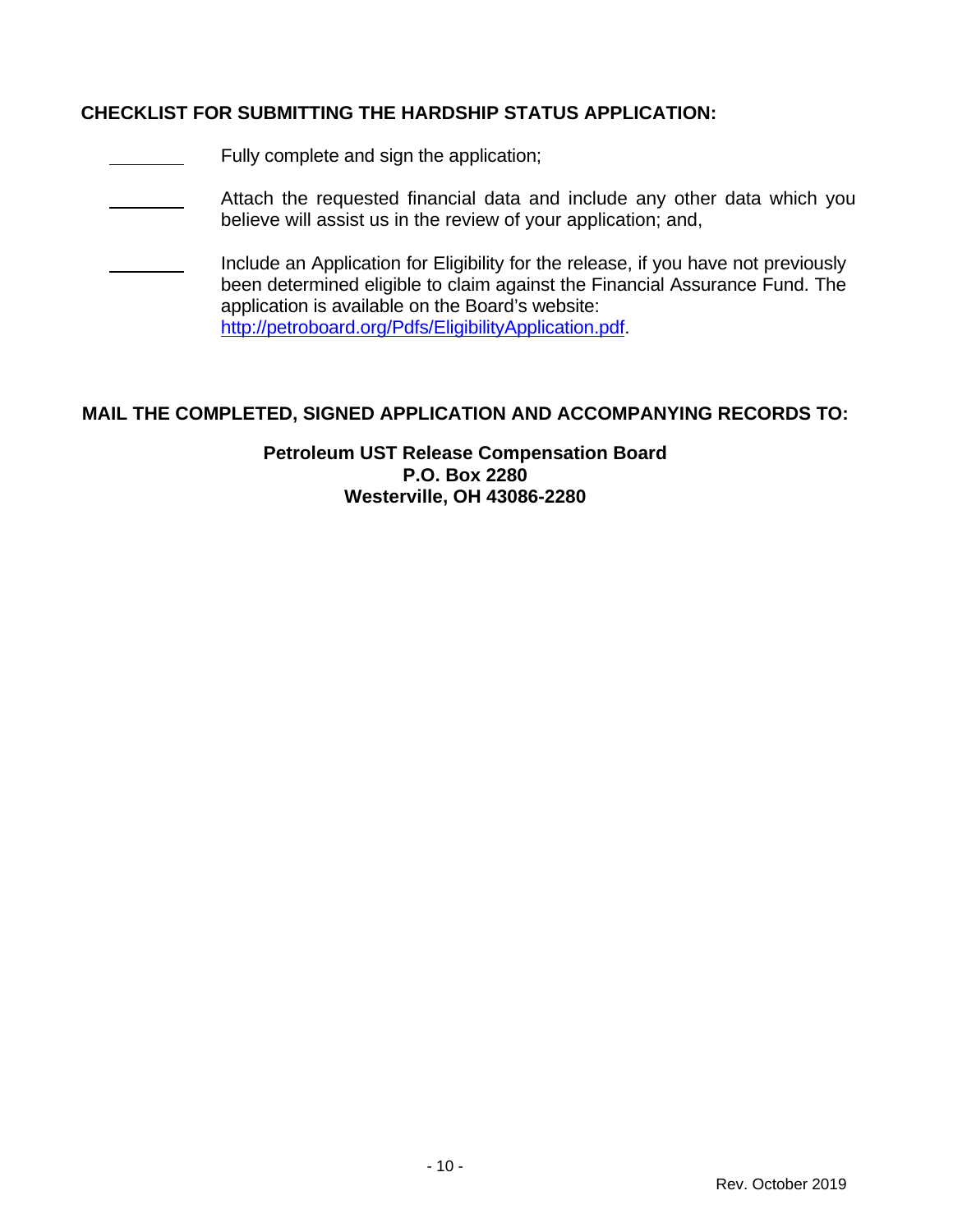## **3737-1-08 Disbursement of the financial assurance fund.**

- (A) Once eligibility of the fund has been determined in accordance with rules 3737-1-07 or 3737-1-19 of the Administrative Code and the director of the fund has determined that an application for reimbursement is complete, obligations of the fund will not occur unless and until the deductible or the reduced deductible, as applicable, set forth in rule 3737-1-06 of the Administrative Code has been met. Costs determined to be nonreimbursable pursuant to paragraph (A) of rule 3737-1-09 of the Administrative Code shall not be applied toward the responsible person's deductible or reduced deductible. Reimbursable costs covered by insurance policies or recoverable from any other party shall be applied toward the responsible person's deductible or reduced deductible.
- (B) Obligations of the fund for eligible claims will be made on a first-come, first-served basis as determined by receipt of a completed application in accordance with rule 3737-1-12 of the Administrative Code, except when:
	- (1) The fire marshal requests approval of an accelerated review on the basis of the threat posed to human health or the environment by the release to which the claim applies;
	- (2) An accelerated review is granted under paragraph (D) of this rule; or
	- (3) The director determines that efficiency and cost savings will be better served by an on first-come, first-served review.

Notwithstanding any of the above provisions, the director may prioritize claims for releases that have received no further action status.

- (C) The board may by resolution provide for the payment of claims by installments in a manner and for a period of time it deems appropriate when the board concludes that such action is necessary to maintain the financial soundness of the financial assurance fund.
- (D) A responsible person may file with the board a request for an accelerated review of a claim by submitting an application for hardship status on a form prescribed by the director, and by providing financial documentation to the director that demonstrates approval of hardship status is necessary to prevent an imminent financial hardship to the responsible person.
	- (1) As a result of such request, the director may:
		- (a) Seek additional information from the responsible person to demonstrate imminent financial hardship, including but not limited to, a statement of assets and liabilities and/or a detailed listing of living expenses and income;
		- (b) Request the responsible person sign a release to allow the director to obtain or inspect federal and state tax records; and